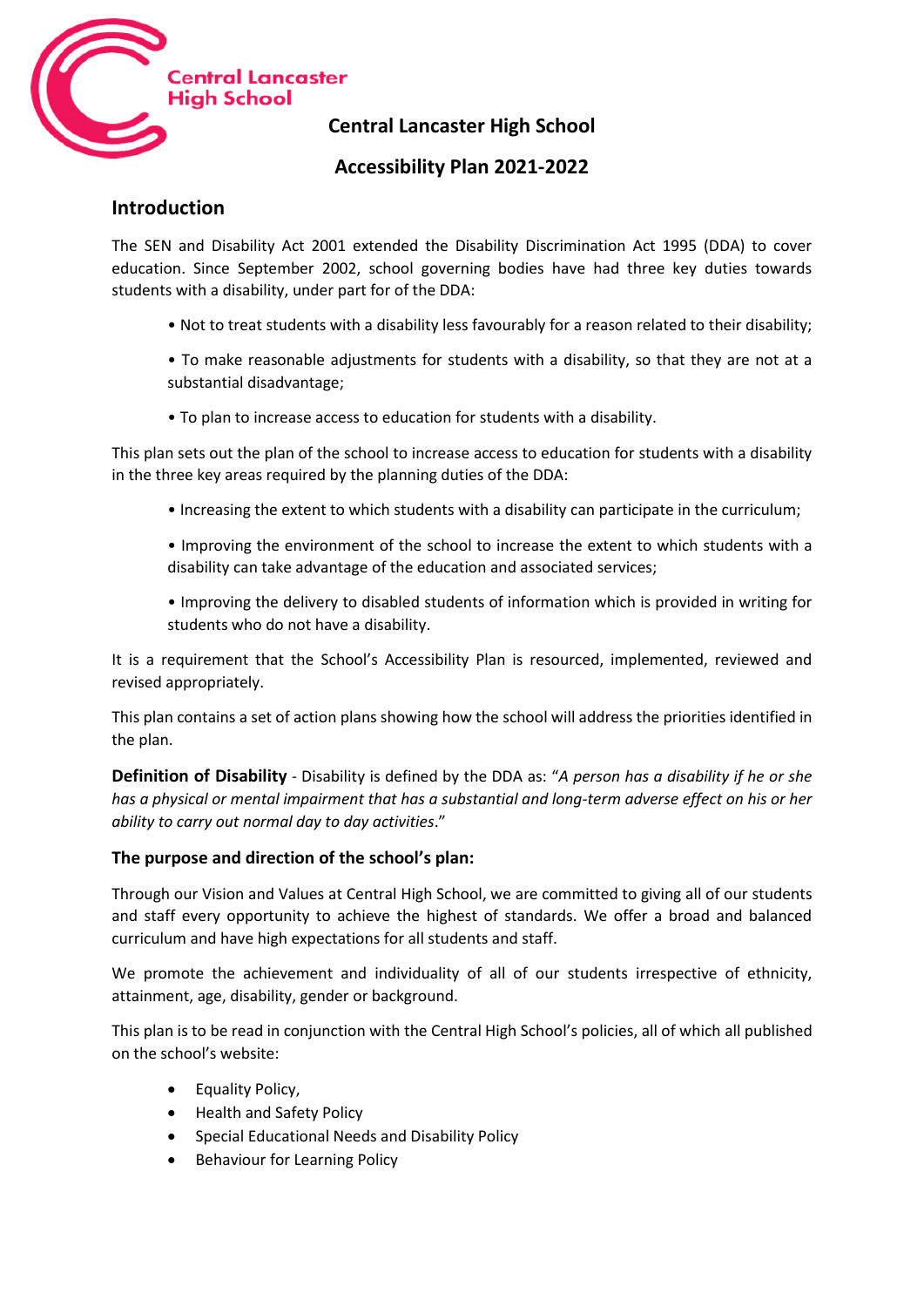We are also committed to offering an increase in access to the curriculum for students with a disability, ensuring that those with a disability are as, equally, prepared for life as are those students who do not have a disability; (If a school fails to do this they are in breach of duties under the Equalities Act 2010); this covers teaching and learning and the wider curriculum of the school such as participation in afterschool clubs, leisure and cultural activities or school visits - it also covers the provision of specialist or auxiliary aids and equipment, which may assist these students in accessing the curriculum.

We aim to be an inclusive school and actively seek to remove any barriers to learning that can hinder or exclude students. This means that equality of opportunity must be a reality for all our students:

- Girls and boys
- Minority ethnic and faith groups
- Students needing support to learn English as an additional language
- Students with special educational needs
- Students who are vulnerable.

We acknowledge that there may be times when this is impossible or inappropriate, despite our wishes or best efforts.

Information from student and staff data indicates, we currently have students and staff from a range of backgrounds and with a diversity of need; ADHD, ASC, asthma, diabetes, epilepsy, Sensory Impairment (hearing and or visual), physical disabilities including wheel chair users, and students and some with rare syndromes and complex medical needs.

We liaise closely with parents and professionals to ensure we provide the right care for their needs. We also collect information from Primary Schools and other educational settings prior to students' starting in Year 7 (or at other times in the year) so that we are prepared for their needs when they begin school.

We offer access to Occupational Health for our school staff where appropriate.

#### **Main Priorities of the Plan**

We take advice on support for students with disabilities and work with experts to ensure students have the necessary support to include them fully in the life of the school.

The Action Plan ensures that:

- The school draws on the expertise of external agencies to provide specialist advice and support
- The SENCo has an overview of the needs of students with a disability
- There are high expectations of students with a disability
- There is appropriate deployment and training of learning support staff
- Successful practice is shared within the school and between partner schools
- This plan is reviewed annually

• Students, staff, parents and Governors are consulted on the outcome and progress of the accessibility plan ensuring its development.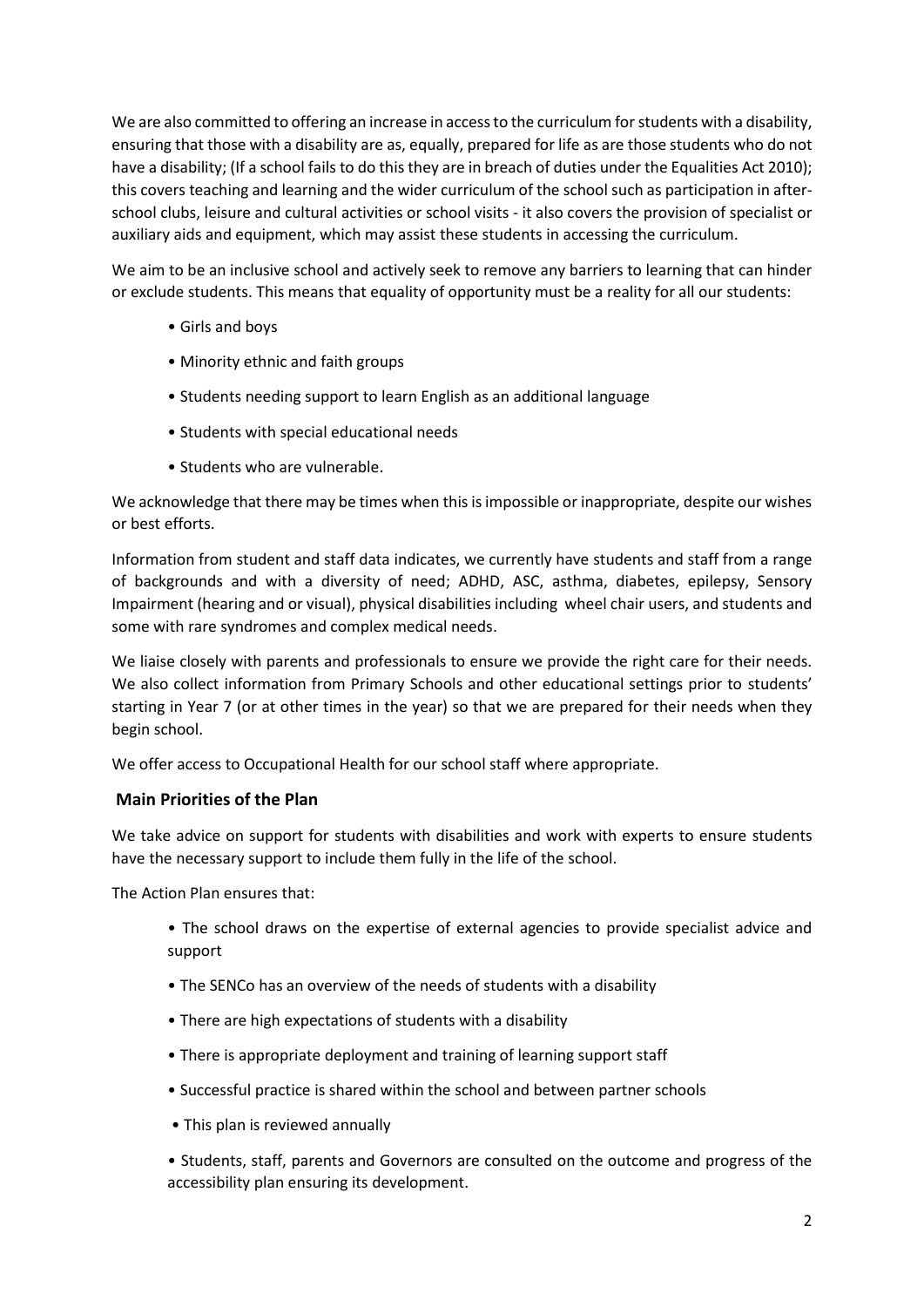# **Access to the Physical Environment**

| <b>TARGETS</b>                                                                               | <b>STRATEGIES</b>                                                                                                                                                                                                                         | <b>TIMESCALE</b>                                                                                                                    | <b>RESPONSIBILITY</b>                              | <b>SUCCESS CRITERIA</b>                                                                                                                                                                                                  |
|----------------------------------------------------------------------------------------------|-------------------------------------------------------------------------------------------------------------------------------------------------------------------------------------------------------------------------------------------|-------------------------------------------------------------------------------------------------------------------------------------|----------------------------------------------------|--------------------------------------------------------------------------------------------------------------------------------------------------------------------------------------------------------------------------|
| The school is aware                                                                          | Create access plans for students, staff,                                                                                                                                                                                                  | As necessary                                                                                                                        | SENCo,                                             | Healthcare plans in place for                                                                                                                                                                                            |
| and acts upon the                                                                            | parents and Governors when required                                                                                                                                                                                                       |                                                                                                                                     | <b>Business</b>                                    | students and risks assessed for                                                                                                                                                                                          |
| access needs of all                                                                          |                                                                                                                                                                                                                                           |                                                                                                                                     | Manager                                            | others as necessary                                                                                                                                                                                                      |
| children, staff, parents<br>and Governors with a<br>disability                               | Survey of staff to ensure access needs are<br>met<br>Data collection sheet to establish access                                                                                                                                            | Induction of new<br>staff/Governors<br>Annually + on admittance of                                                                  | School<br>questionnaire                            | Staff and Governors and<br>Parent/carer access needs met                                                                                                                                                                 |
|                                                                                              | needs of parents/carers                                                                                                                                                                                                                   | new students                                                                                                                        | Office Team                                        | Up to date SIMS information &<br>data base                                                                                                                                                                               |
|                                                                                              | Dissemination of relevant information to<br>all staff, parents and students                                                                                                                                                               | Annually and as necessary                                                                                                           | SENCo, SLT                                         | Staff awareness of access issues                                                                                                                                                                                         |
| Ensure all<br>students/staff and<br>visitors, with disability,<br>can be safely<br>evacuated | <b>Ensure Personal Emergency Evacuation</b><br>Plan (PEEP) are in place for students with<br>SEND and staff with disabilities as<br>appropriate<br>• Annual review to ensure all staff are<br>aware of their responsibilities in the case | September and as new<br>students with additional<br>needs are accepted onto<br>Central Lancaster High<br>School's roll<br>September | SENCO,<br><b>Business</b><br>Manager<br>SLT, SENCo | Fire evacuation plan and training<br>for all staff is completed thus<br>ensuring all students with<br>disability and staff working<br>alongside them are safe in the<br>event of a fire.                                 |
|                                                                                              | of an emergency evacuation<br>• Egress routes visual check done daily                                                                                                                                                                     | Daily                                                                                                                               | Site Team                                          | PEEP assessments completed and<br>action taken for those with a<br>disability<br>Site safe for exit by students and<br>staff with a disability.<br>Fire muster point accessible for all<br>persons or alternative muster |
|                                                                                              |                                                                                                                                                                                                                                           |                                                                                                                                     |                                                    | point established                                                                                                                                                                                                        |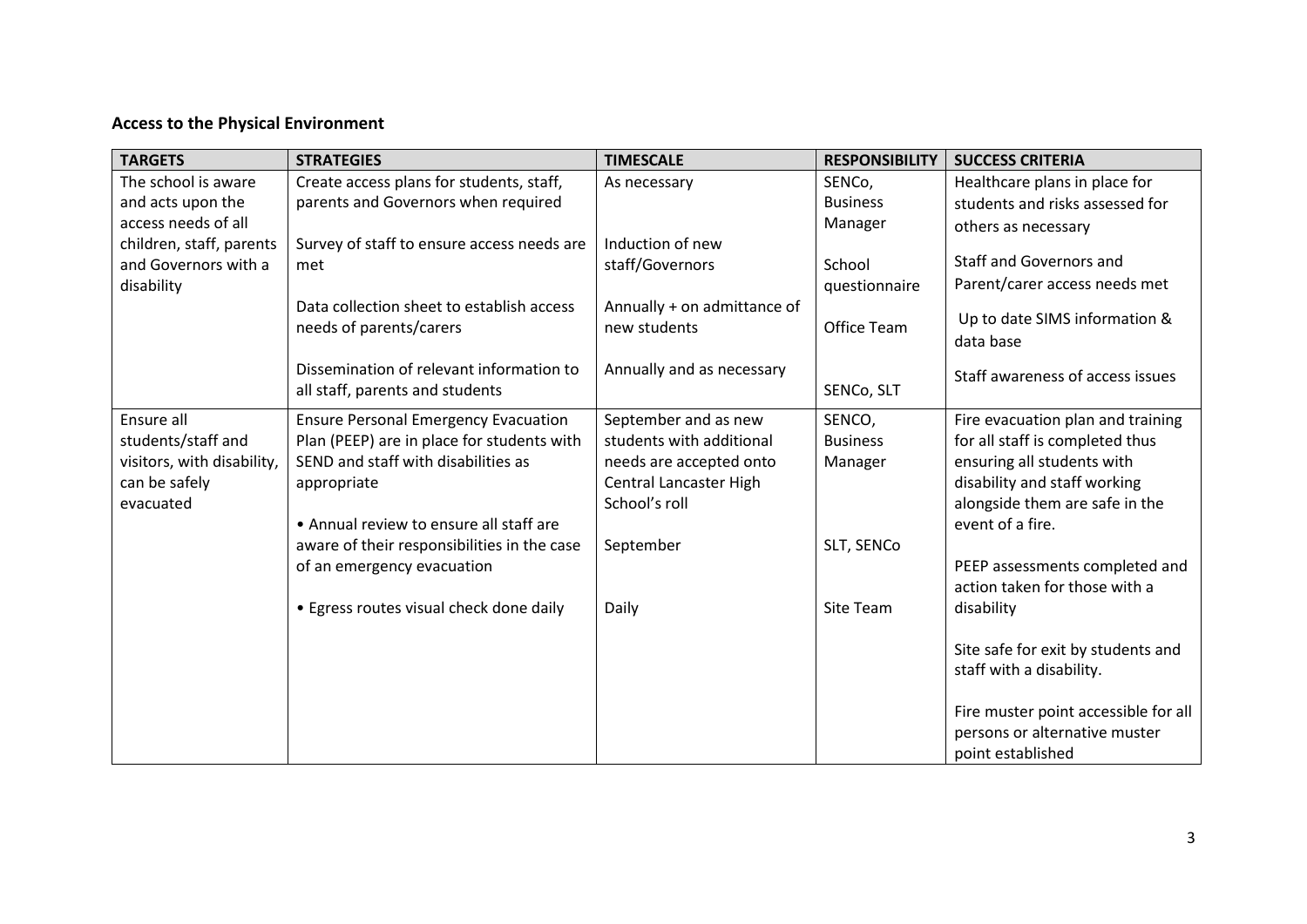| Improve access and       | Flooring in main block stairwells are safe | For September and as site is | Site team      | Improvements seen in school:        |
|--------------------------|--------------------------------------------|------------------------------|----------------|-------------------------------------|
| movement of              | and secure                                 | updated                      |                | Yellow strips on bollards, stairs & |
| students/staff and       | Disabled Access to the buildings and       |                              |                | door access points.                 |
| visitors with disability | upper floors                               |                              |                | Curb edges are marked in white      |
|                          | Floor surfaces both in and outside the     |                              |                |                                     |
|                          |                                            |                              | SENCo, Site    | Improved visibility of immoveable   |
|                          | building are safe for both VI and          |                              | Team, Business | objects such as structural posts    |
|                          | physically disable persons                 |                              | Manager        |                                     |
|                          |                                            |                              |                | Internal floor surfaces are even.   |
|                          | Signage is accessible to staff/            |                              |                | Trip hazards identified and         |
|                          | students/parents/careers who are VI,       |                              |                | removed etc.                        |
|                          | colourblind, have low reading              |                              |                |                                     |
|                          | skills/English as an additional language   |                              |                | External floor is free from pot     |
|                          |                                            |                              |                | holes with trip hazards clearly     |
|                          | Complete VI and HI audits and act on       |                              |                | marked                              |
|                          | advice                                     |                              |                |                                     |
|                          |                                            |                              |                | Alternative routes to avoid stairs  |
|                          |                                            |                              |                | outside the building have even      |
|                          |                                            |                              |                | surfaces and provide ease of        |
|                          |                                            |                              |                | passage                             |
|                          |                                            |                              |                |                                     |
|                          |                                            |                              |                | Door signage includes visual and    |
|                          |                                            |                              |                | tactile information with a strong   |
|                          |                                            |                              |                | colour contrast                     |
|                          |                                            |                              |                |                                     |
|                          |                                            |                              |                | Height of signage wheelchair        |
|                          |                                            |                              |                |                                     |
|                          |                                            |                              |                | friendly                            |
|                          |                                            |                              |                |                                     |
|                          |                                            |                              |                | Missing window blinds fitted in     |
|                          |                                            |                              |                | classrooms and in good working      |
|                          |                                            |                              |                | order                               |
|                          |                                            |                              |                |                                     |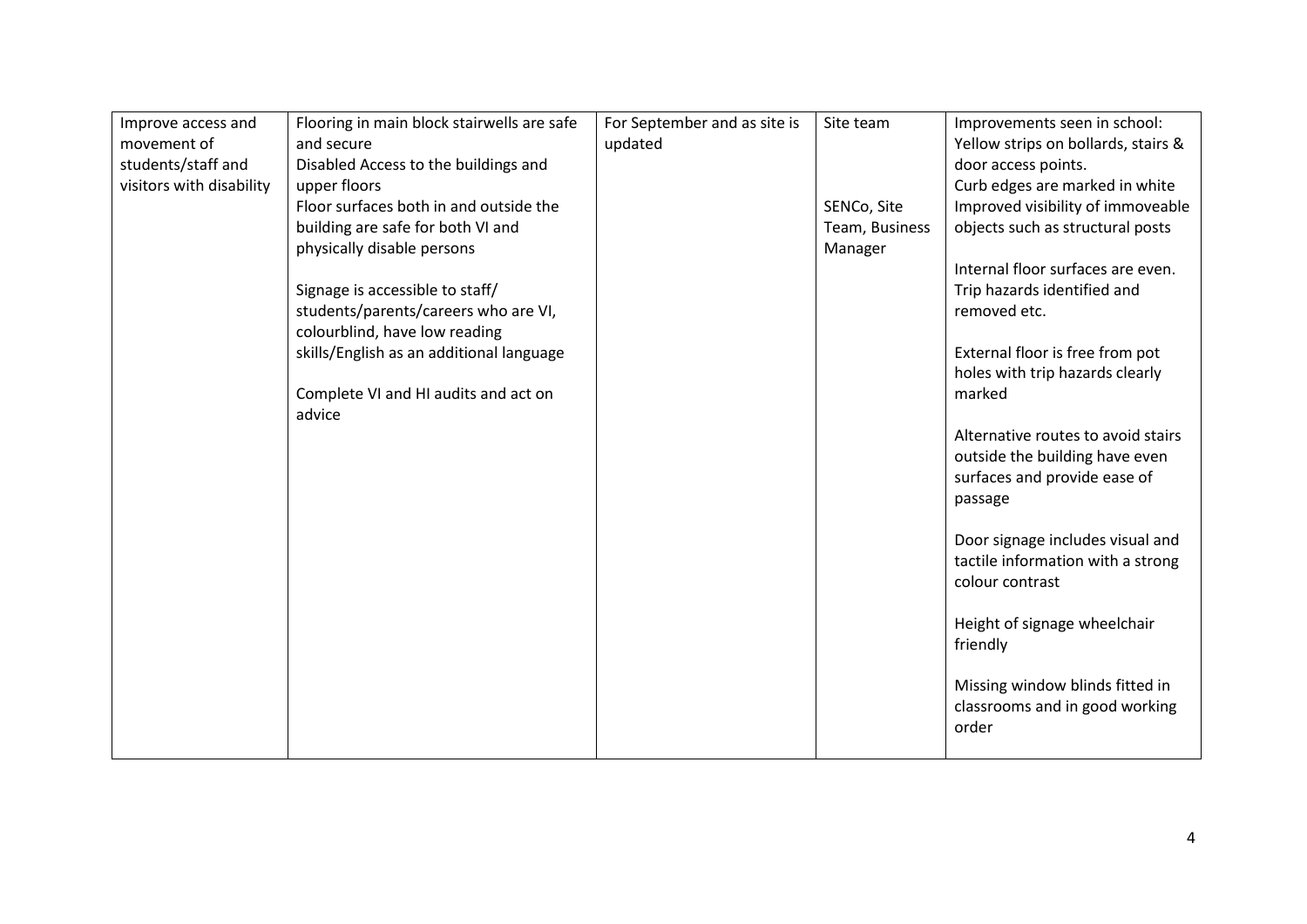## **Access to the Curriculum**

| <b>TARGETS</b>                 | <b>STRATEGIES</b>                        | <b>TIMESCALE</b>           | <b>RESPONSIBILITY</b>  | <b>SUCCESS CRITERIA</b>        |
|--------------------------------|------------------------------------------|----------------------------|------------------------|--------------------------------|
| Ensure accessibility of access | Alternative hardware/software            | As necessary $-$ on-going  | <b>SEND Department</b> | Hardware and software          |
| to IT resources                | resources available to ensure access to  |                            |                        | meet needs of all students     |
|                                | curriculum                               |                            |                        | access to computer             |
|                                |                                          |                            |                        | reader/reading pen/            |
|                                |                                          |                            |                        | iPad/laptops                   |
| Classroom teachers and         | • Audit of specific staff need through   | Annual CPD Annual CPD      | <b>SLT</b>             | Increased staff confidence     |
| support staff appropriately    | appraisal                                |                            |                        | and quality                    |
| trained in supporting SEND     |                                          |                            |                        |                                |
|                                | • CPD provision on basis of need         |                            | <b>SLT</b>             |                                |
| Ensure involvement of all      | Ensure venues are assessed for           | Annual and as new          | Class Teachers /       | All students take full part in |
| students in full curriculum    | suitability of provision                 | students with additional   | <b>EVC</b>             | whole curriculum and are       |
| including PE and educational   |                                          | needs are accepted onto    |                        | included in visits             |
| visits                         |                                          | roll                       |                        |                                |
|                                | • Information gathering and provision to | Annual and as new          | SENCo to co-           | Parents/Carers aware of        |
|                                | parents/carers on accessible extra-      | students with additional   | ordinate where         | sports provision outside of    |
|                                | curricular sports provision              | needs are accepted onto    | required               | the school for students with   |
|                                |                                          | Central High School's roll |                        | a disability                   |
|                                |                                          |                            |                        |                                |
|                                | • PPG and EHCP support for additional    | Annual and as new          | SENCo to co-           | Increased participation of     |
|                                | support for extracurricular clubs        | students with additional   | ordinate where         | students with disability in    |
|                                |                                          | needs are accepted onto    | required               | extra-curricular provision     |
|                                |                                          | Central High School's roll |                        |                                |
| High quality T&L provision for | Regular targeted monitoring of           | Reviewed at times of       | <b>SENCo</b>           | Increase in achievement of     |
| students with SEND             | achievement and T&L provision for        | scheduled year group       |                        | students with SEND             |
|                                | students with SEND                       | data collection            |                        |                                |